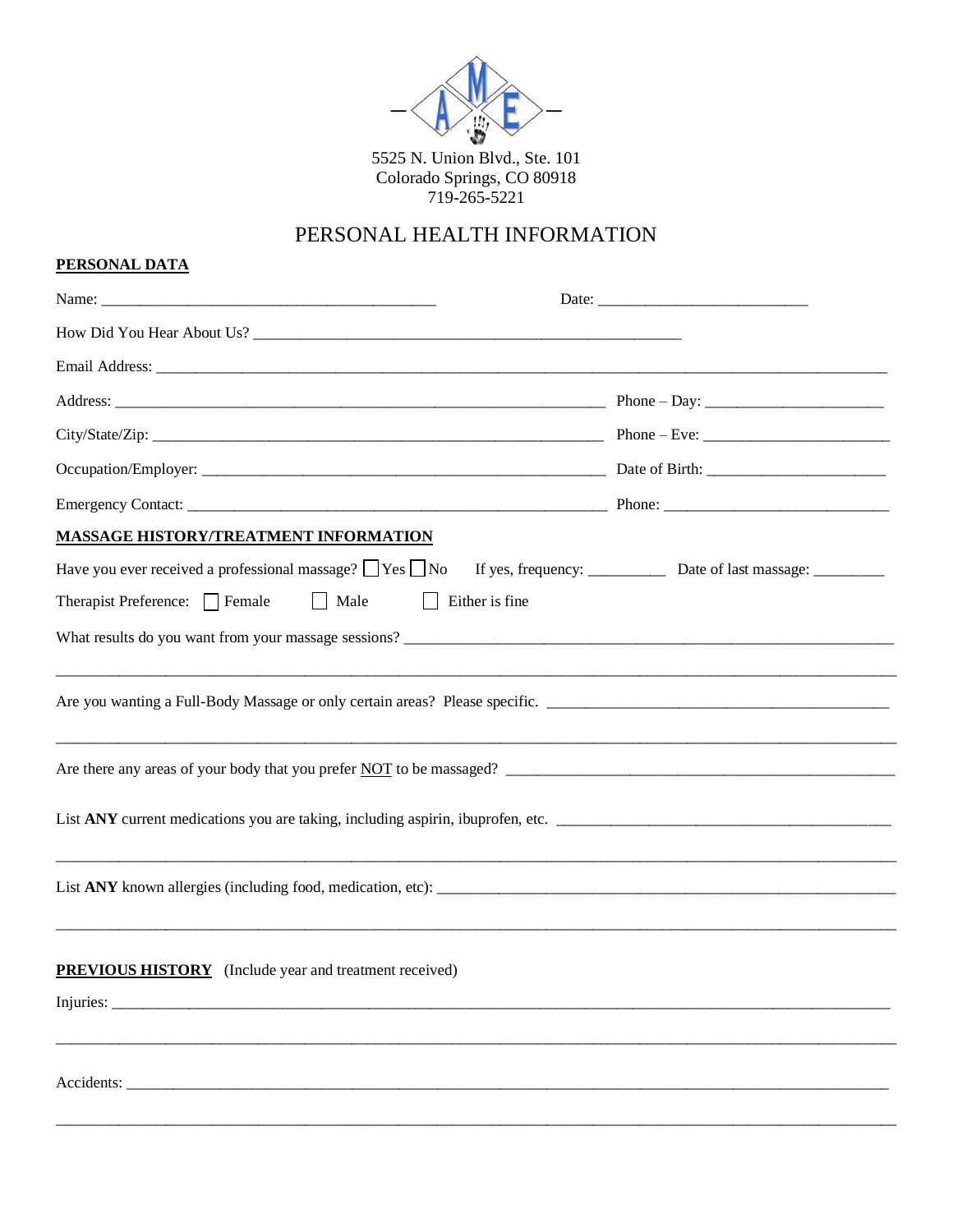## **HEALTH HISTORY CONTINUED**

|                            | <b>MUSCULO - SKELETAL</b>                                                                                                                                                                                                                                                                         | <b>SKIN</b>              |                                                                                                                                                                                                                               |
|----------------------------|---------------------------------------------------------------------------------------------------------------------------------------------------------------------------------------------------------------------------------------------------------------------------------------------------|--------------------------|-------------------------------------------------------------------------------------------------------------------------------------------------------------------------------------------------------------------------------|
|                            |                                                                                                                                                                                                                                                                                                   |                          |                                                                                                                                                                                                                               |
|                            |                                                                                                                                                                                                                                                                                                   |                          |                                                                                                                                                                                                                               |
|                            |                                                                                                                                                                                                                                                                                                   |                          | warts and the contract of the contract of the contract of the contract of the contract of the contract of the contract of the contract of the contract of the contract of the contract of the contract of the contract of the |
| $\sim$                     |                                                                                                                                                                                                                                                                                                   |                          |                                                                                                                                                                                                                               |
| $\mathcal{L}(\mathcal{L})$ | arthritis                                                                                                                                                                                                                                                                                         | <b>DIGESTIVE</b>         |                                                                                                                                                                                                                               |
|                            |                                                                                                                                                                                                                                                                                                   | $\overline{\phantom{a}}$ |                                                                                                                                                                                                                               |
|                            |                                                                                                                                                                                                                                                                                                   |                          |                                                                                                                                                                                                                               |
| $\overline{\phantom{a}}$   |                                                                                                                                                                                                                                                                                                   | $\sim$                   |                                                                                                                                                                                                                               |
| $\sim$ 10 $\mu$            |                                                                                                                                                                                                                                                                                                   |                          |                                                                                                                                                                                                                               |
| $\overline{\phantom{a}}$   |                                                                                                                                                                                                                                                                                                   |                          |                                                                                                                                                                                                                               |
|                            |                                                                                                                                                                                                                                                                                                   | <b>NERVOUS SYSTEM</b>    |                                                                                                                                                                                                                               |
|                            |                                                                                                                                                                                                                                                                                                   | $\frac{1}{2}$            |                                                                                                                                                                                                                               |
|                            |                                                                                                                                                                                                                                                                                                   |                          |                                                                                                                                                                                                                               |
| <b>CIRCULATORY</b>         |                                                                                                                                                                                                                                                                                                   |                          |                                                                                                                                                                                                                               |
|                            |                                                                                                                                                                                                                                                                                                   | $\overline{\phantom{a}}$ |                                                                                                                                                                                                                               |
| $\overline{\phantom{a}}$   |                                                                                                                                                                                                                                                                                                   |                          |                                                                                                                                                                                                                               |
|                            |                                                                                                                                                                                                                                                                                                   |                          |                                                                                                                                                                                                                               |
|                            |                                                                                                                                                                                                                                                                                                   | <b>REPRODUCTIVE</b>      |                                                                                                                                                                                                                               |
| $\mathcal{L}(\mathcal{L})$ |                                                                                                                                                                                                                                                                                                   |                          |                                                                                                                                                                                                                               |
| $\overline{\phantom{a}}$   | Lymphedema                                                                                                                                                                                                                                                                                        | <b>Contract</b>          |                                                                                                                                                                                                                               |
|                            |                                                                                                                                                                                                                                                                                                   |                          |                                                                                                                                                                                                                               |
|                            |                                                                                                                                                                                                                                                                                                   | <b>OTHER</b>             |                                                                                                                                                                                                                               |
|                            | other that the contract of the contract of the contract of the contract of the contract of the contract of the contract of the contract of the contract of the contract of the contract of the contract of the contract of the                                                                    |                          |                                                                                                                                                                                                                               |
|                            |                                                                                                                                                                                                                                                                                                   |                          | $diabetes \_$                                                                                                                                                                                                                 |
|                            | <b>INFECTIOUS DISEASE</b>                                                                                                                                                                                                                                                                         |                          |                                                                                                                                                                                                                               |
|                            | disease name (s): $\frac{1}{2}$ = $\frac{1}{2}$ = $\frac{1}{2}$ = $\frac{1}{2}$ = $\frac{1}{2}$ = $\frac{1}{2}$ = $\frac{1}{2}$ = $\frac{1}{2}$ = $\frac{1}{2}$ = $\frac{1}{2}$ = $\frac{1}{2}$ = $\frac{1}{2}$ = $\frac{1}{2}$ = $\frac{1}{2}$ = $\frac{1}{2}$ = $\frac{1}{2}$ = $\frac{1}{2}$ = |                          |                                                                                                                                                                                                                               |
|                            |                                                                                                                                                                                                                                                                                                   |                          |                                                                                                                                                                                                                               |
|                            |                                                                                                                                                                                                                                                                                                   |                          |                                                                                                                                                                                                                               |
|                            |                                                                                                                                                                                                                                                                                                   |                          |                                                                                                                                                                                                                               |

It is my choice to receive massage therapy. I realize that the treatment is being given for the well being of my body and mind. This included stress reduction, relief from muscular tension, spasm or pain, or for increasing circulation or energy flow. I agree to communicate with my therapist any time I feel like my well-being is being compromised.

I understand that massage therapists do not diagnose illness, disease, or any physical or mental disorder; nor do they prescribe medical treatment, pharmaceuticals, or perform spinal thrust manipulations. I acknowledge that massage is not a substitute for medical examination or diagnosis, and that it is recommended that I see a primary health care provider for that service.

I have stated all of my medical conditions that I am aware of and will update the massage therapists of any changes in my health status.

**SIGNATURE**: \_\_\_\_\_\_\_\_\_\_\_\_\_\_\_\_\_\_\_\_\_\_\_\_\_\_\_\_\_\_\_\_\_\_\_\_\_\_\_\_\_\_\_\_\_\_\_\_\_\_\_\_\_\_\_\_\_\_\_\_\_\_\_ **DATE**: \_\_\_\_\_\_\_\_\_\_\_\_\_\_\_\_\_\_\_\_\_\_\_\_\_\_\_\_\_